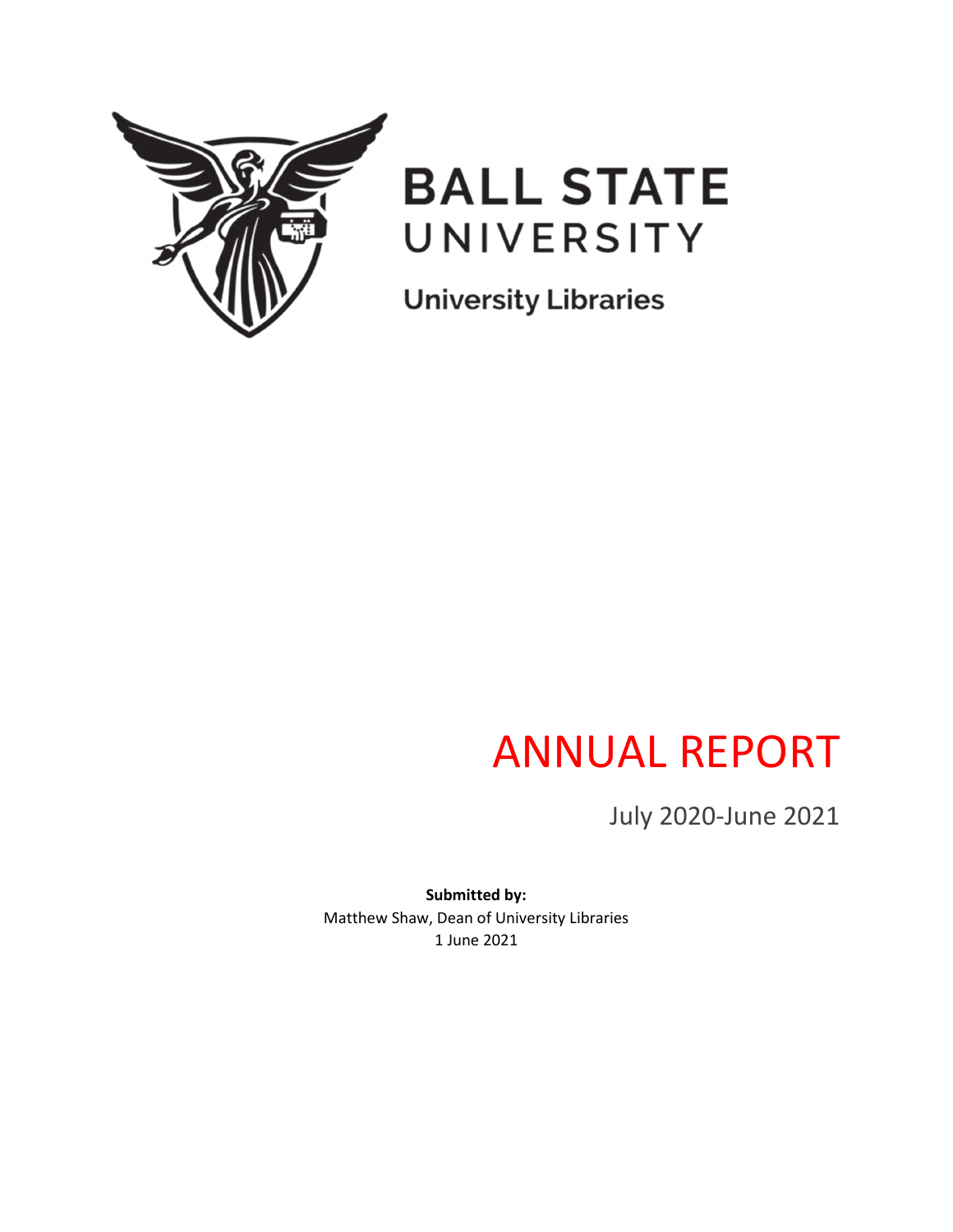#### Unit Mission

Ball State University Libraries supports the university's mission and enduring values by creating transformative experiences for diverse communities through excellent resources, expert research assistance, dedicated study and learning spaces, and innovative services and technologies for knowledge discovery and dissemination, lifetime learning, and community engagement.

#### Unit Vision

Ball State University Libraries is an effective leader and essential partner in the success of our students, the advancement of our faculty, and the progress of our community. We innovate to connect people, cultures, and knowledge as a center for lifetime learning and a catalyst for new ideas.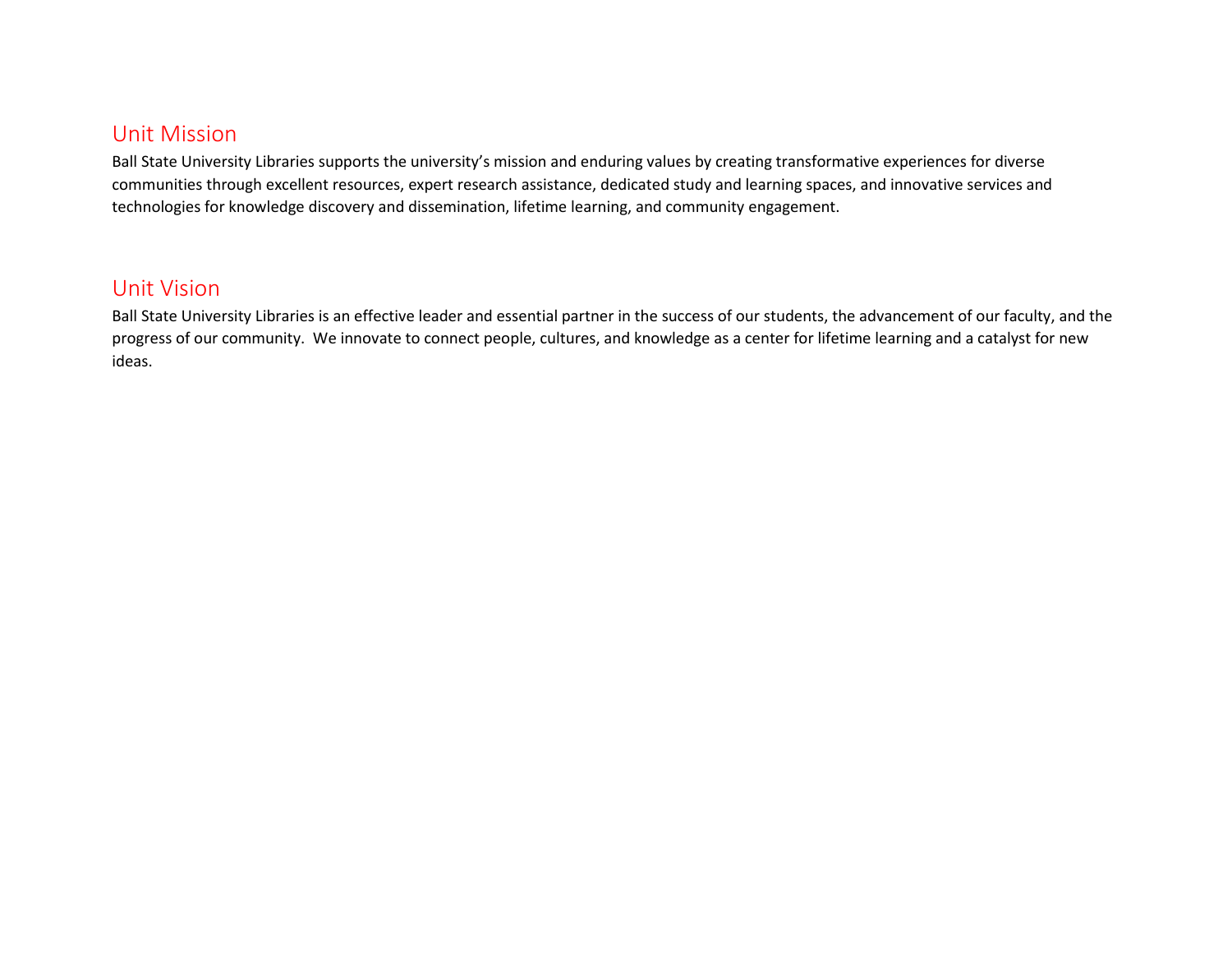#### Unit Leadership & Organization



**Ball State University University Libraries Organizational Chart February 11, 2021**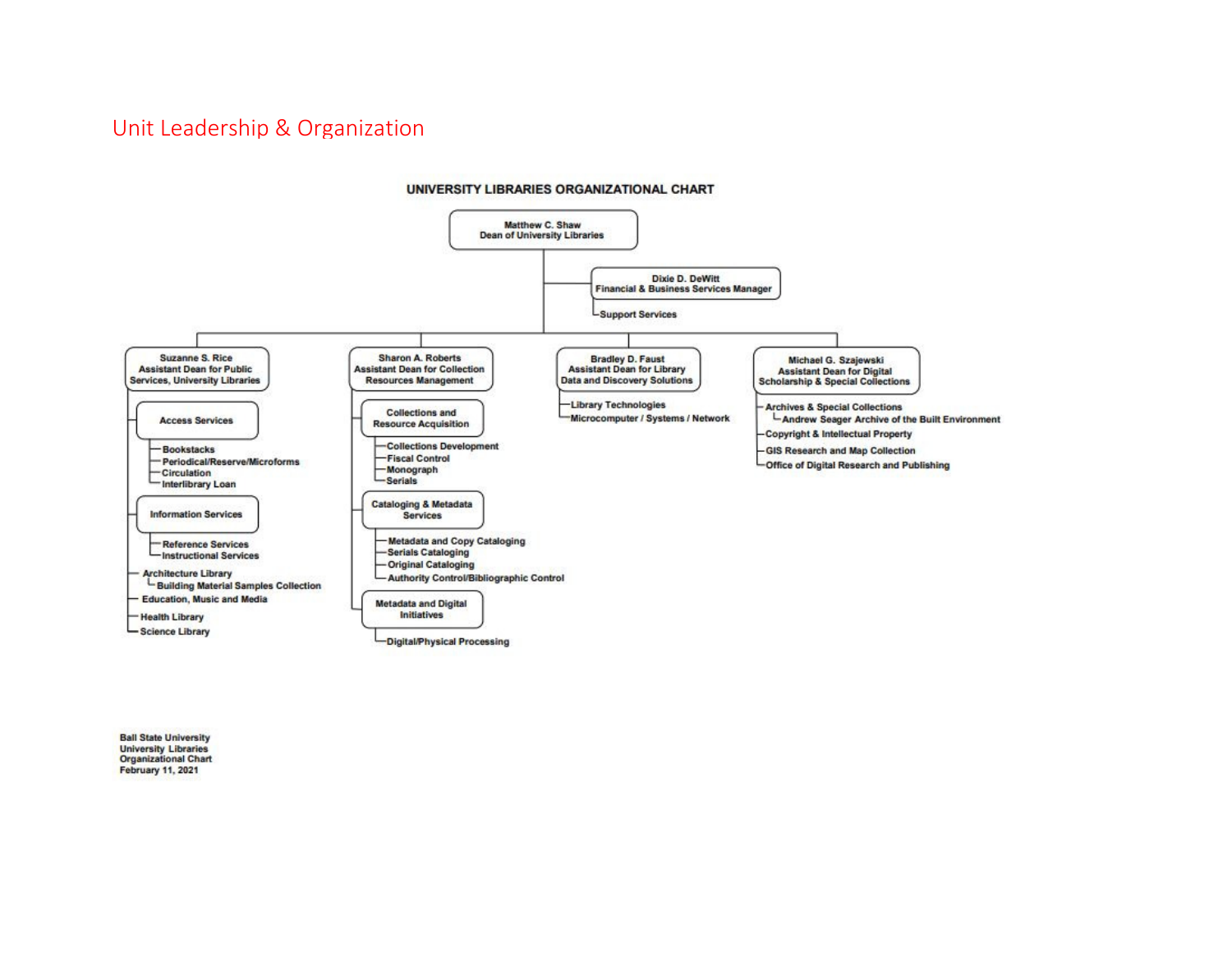#### Executive Summary

This report highlights strategic activities of the Ball State University Libraries (July 2020-June 2021), focusing on contributions to student and faculty success and community engagement. The Libraries continues to align services, collections, and professional expertise with the needs of the campus and community as articulated in the Libraries' Strategic Alignment Plan.

The Libraries successfully met the challenges presented by COVID-19 and developed responsive operations, services, and access strategies. A comprehensive reopening plan was implemented to create a safe environment for library staff and users, and librarians and archivists continued to provide virtual instruction, research consultations, and campus and community programming to good effect.

The physical environment of the Libraries was reconfigured to promote physical distancing. Furniture in Bracken Library and branch locations was removed and stored, room capacities were established for public spaces and staff areas, and a number of public access computers were disabled. Acrylic barriers made possible low-contact transactions and safe delivery of face-to-face services. The Libraries also amended user behavior guidelines to include campus safety protocols related to COVID-19, and frontline staff successfully addressed user non-compliance.

The Libraries continues to make significant progress toward transformation of Bracken Library into a Learning Commons, focused on student academic success. This year, the Libraries collaborated with Facilities Planning and Management and outside consultants from SmithGroup to develop a comprehensive and ambitious vision brief document for the future of Bracken Library, which considers potential space renovation and reallocation priorities based on creative partnerships with campus units whose services align to the Libraries' mission and directly support social learning, the information experience of users, and digital literacy and scholarship.

A partnership initiated by the Libraries with the Writing Center was furthered this year through completion of an attractively-renovated space on Bracken 1 West. While in-person Writing Center services were suspended in March 2020 due to COVID-19, the Center will utilize the new space in Fall 2021 to resume evening and weekend appointments in Bracken Library, and collaborative planning continues to relocate the Writing Center to Bracken Library with a view toward future establishment of a Research and Writing Studio, fully integrating library research and writing services in a dedicated, renovated technology-rich space where students and faculty can receive research and writing support.

This year, the Libraries also completed high-priority inclusive excellence initiatives to improve Bracken Library facilities. Four all-gender restrooms were installed on Bracken 2 East. Two of the restrooms are handicap accessible, and each includes baby changing stations. Also, the Libraries completed renovation to establish a non-sectarian Contemplation Space on 2 East for personal reflection, meditation, or other centering, contemplative activities. Space accommodations were collaboratively planned with interior designers in Facilities along with feedback from the Office of Inclusive Excellence and the Rinker Center for International Programs.

The Libraries also continues to provide expertise and leadership in a number of key areas including undergraduate research, Open Educational Resources, open access publishing, and digital scholarship. In collaboration with Sponsored Projects Administration, the Libraries is developing support for the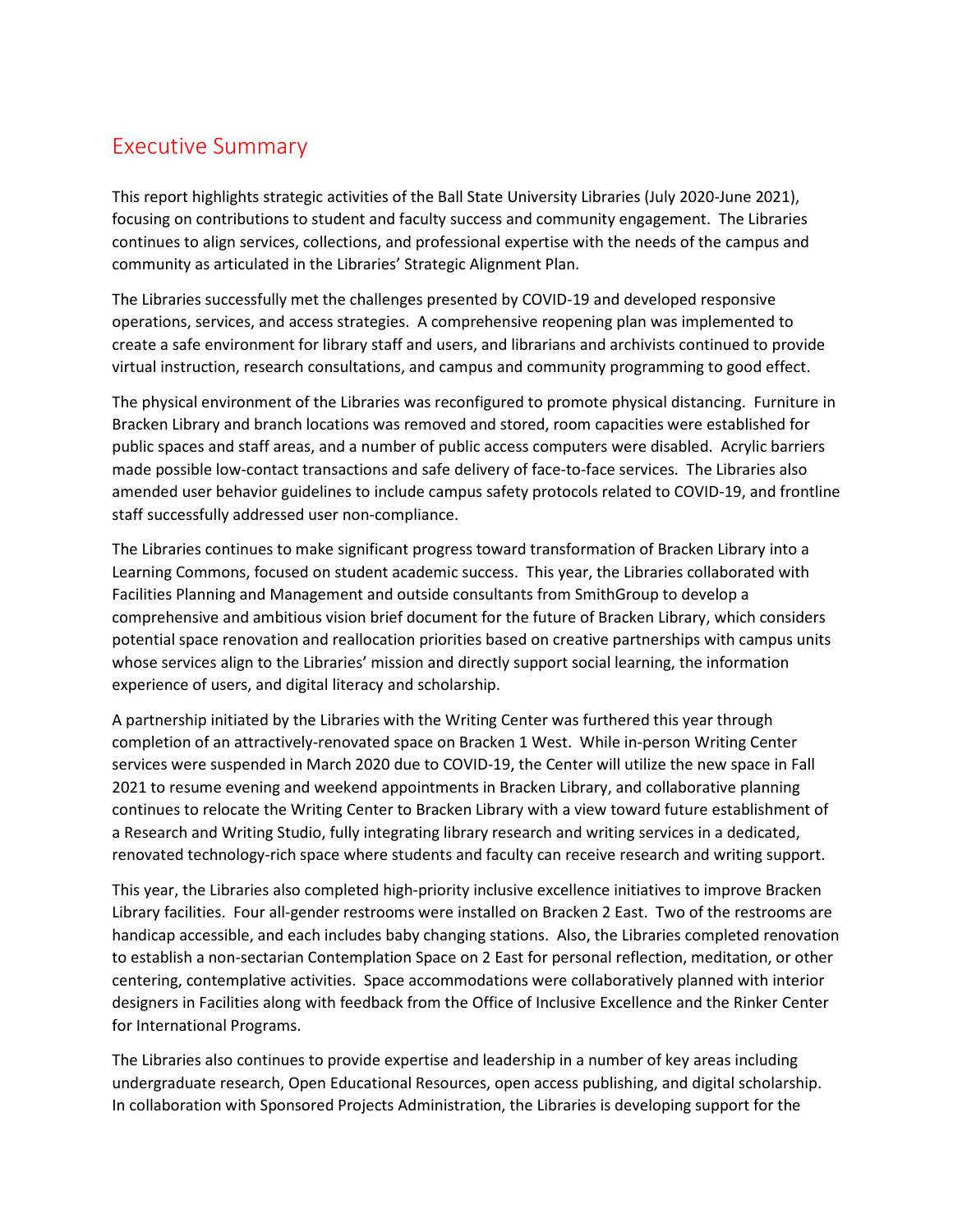Teacher-Scholar Program, including instructional support for the development of information and digital literacies and research skills and competencies and on-demand creation of customized online research guides. The Libraries also continues to support faculty workshops and consultative services to promote online Reading Lists and adoption of Open Educational Resources, establishing the Textbook Exploratory Access Group to bring together representatives from Academic Affairs and Business Auxiliary Services to make future recommendations regarding best practices to provide students with first-day access to affordable and/or free course materials. The Libraries also leveraged the power of digital publishing and exhibit tools to increase access to open access journals, student scholarship, and faculty publications. Additionally, the Libraries offered a series of workshops, successfully offering faculty development opportunities to explore new research methodologies and tools for digital scholarship.

The collections, services, technologies, spaces, and staff expertise of the Libraries continue to directly advance the success of students and faculty and provide value to members of the local and greater research communities. While COVID-19 impacted traditional metrics such as in-person attendance and physical item circulations, the following report demonstrates ways in which the Libraries continued positive and strategic momentum in the delivery of innovative services and access strategies, providing learners and teachers with the information and tools to pursue educational and research goals during this challenging academic year.

#### Endorsements/Designations

• Federal Depository Library (Government Publishing Office, Selective Depository)

#### Undergraduate Excellence & Innovation

- Improved undergraduate student discovery of and access to course reading materials in Canvas through Reading List services enhancing traditional course reserve services with an online, coursefocused solution that adds links to materials to the Canvas course navigation menu and provides course materials assessment tools to faculty; 562 course sections (both undergraduate and graduate) utilized the service during Summer and Fall 2020 making available 2,898 citations; 292 course undergraduate sections utilized the service during Spring 2021 making available 1,703 citations; this included expanding the scanning of physical materials for controlled use to support rapid shift to online teaching in response to the pandemic.
- Provided 31 workshops on the use of Reading Lists reaching 101 faculty to provide instruction on the adoption of this resource, especially supporting online classes.
- Expanded undergraduate student information literacy and research skills through provision of course-related synchronous library instruction to 257 undergraduate classes reaching 2,526 students; and 170 asynchronous course sections reaching 5,108 undergraduates; 44 course sections received companion asynchronous instruction supplementing synchronous or in-person instruction to 746 students.
- Provided access to physical research collections through 15,685 checkouts of library materials, 335 document deliveries, and 2,323 interlibrary loans. Supported multimodal learning and multimedia project creation through 3,348 equipment loans.
- Supported undergraduate student success through extended, personalized one-on-one consultations with librarian subject experts, archivists, and other information professionals to 164 students.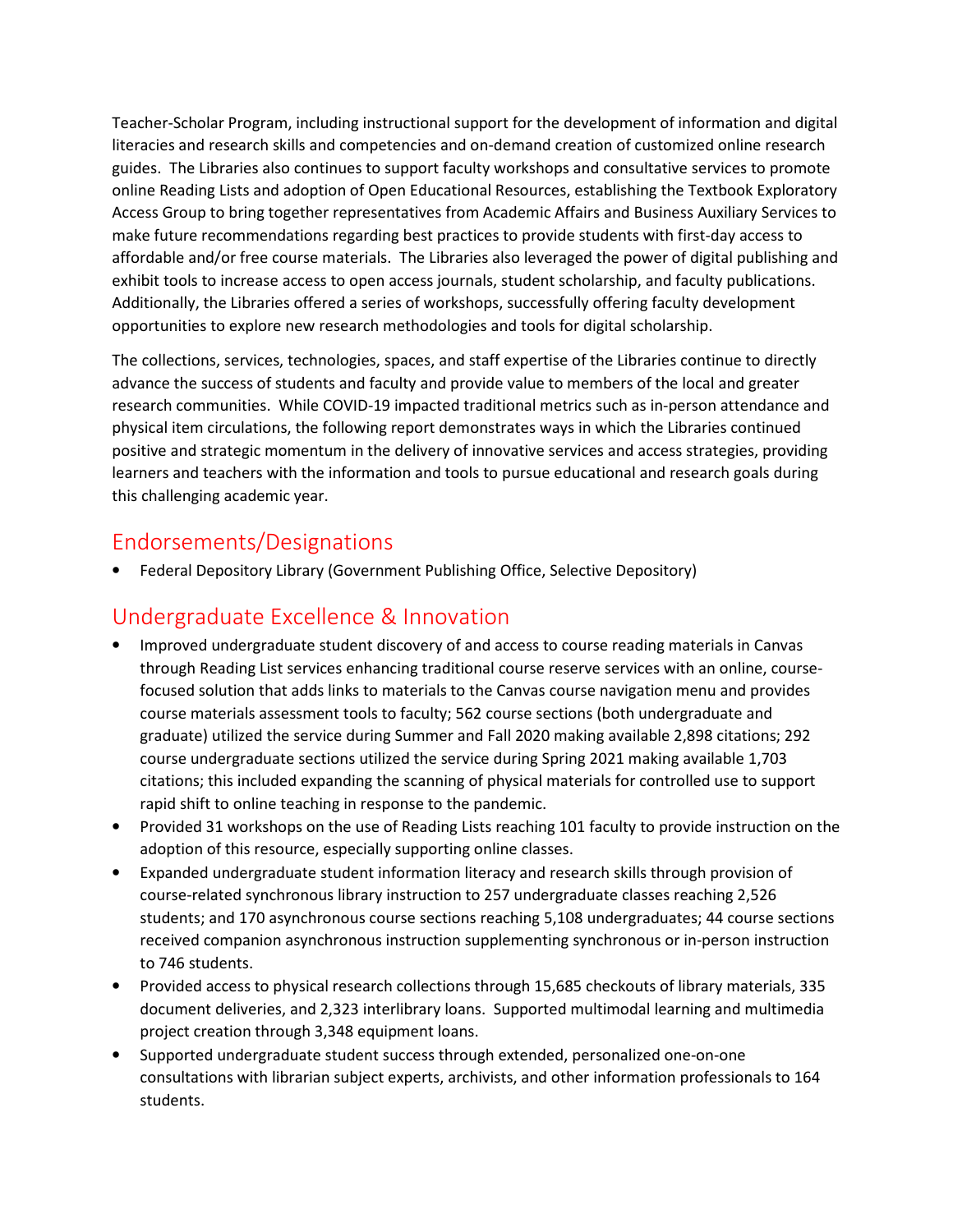- Promoted library resources and services to 731 incoming students an online video and 41 students attending an optional live, synchronous Virtual Tour of the Libraries as part of Freshman Orientation, modified to online events in keeping with pandemic protocols.
- Improved focus on learning outcomes through the English Writing Program SearchSmart Tutorial online with 6,134 views incorporating an active learning model to introduce students to Bracken Library and the scholarly research process.
- Added the *Respondus LockDown* browser to circulating laptops in Education, Music and Media to support student testing needs during the pandemic closure of on-campus testing sites.
- Continued to enhance student user experience through peer-led services at Bracken Information Desk to increase approachability for undergraduates seeking research assistance.
- Facilitated independent learning and research on academic and course-related topics through creation or revision of 309 online research guides which received over 78,000 visits.
- Began a collaboration with the Sponsored Projects Administration to develop programs and resources to enhance the research-related skills needed by undergraduate participants in the Teacher Scholar Program.
- Engaged 78 students in 8 immersive learning classes through library instruction and specialized research assistance to develop information and digital literacies; continued the following library support for immersive learning experiences in the Book Arts Collaborative through the work of an embedded librarian:
	- o Provided instructional support for 4 undergraduate students enrolled in ENG 421 History of the Book
	- o Provided instruction and support for 10 undergraduate students enrolled in ENG 375 Book Arts Collaborative
- Expanded worldwide access to open access journals managed and developed by BSU undergraduate students through publication in Open Journal Systems of three peer-reviewed OA academic journals— Digital Literature Review, Fine Focus: An International Microbiology Journal for Undergraduate Research and Stance: An International Undergraduate Philosophy Journal; recorded 10,544 visits to all journal sites during this AY.
- Expanded discovery of and access to 11 works of scholarship created by undergraduate students in immersive learning courses through collaboration with faculty and the Office of Immersive Learning. Included are "Indiana Crossroads: Hoosier Civil Rights" and "Diversity and Disability in *The Canterbury Tales"*, two projects which utilized embedded librarian partnerships with University Libraries, and 6 archival projects that were migrated and rebuilt in the new Reclaim Hosting platform.
- Engaged students in the R. Wayne Estopinal College of Architecture and Planning by hosting 9 virtual "Material Talks @ Lunch" in the Architecture Library's Building Material Samples Collection featuring talks by company representatives on contemporary building materials; 318 participants; presented 6 workshop sessions for 13 attendees on "Building Materials and COVID-19" and supported hyflex instruction with 6 sessions of the online workshop "Architecture Library: Support for Multimodal Teaching & Learning" for 10 attendees.
- Advanced 105 individual undergraduate research projects and courses by providing access to archival, geospatial, or digital scholarship resources and expert research support.
- Collaborated with Sponsored Projects Administration to host the Ball State University Student Symposium online through the University Libraries' digitalresearch.bsu.edu platform using the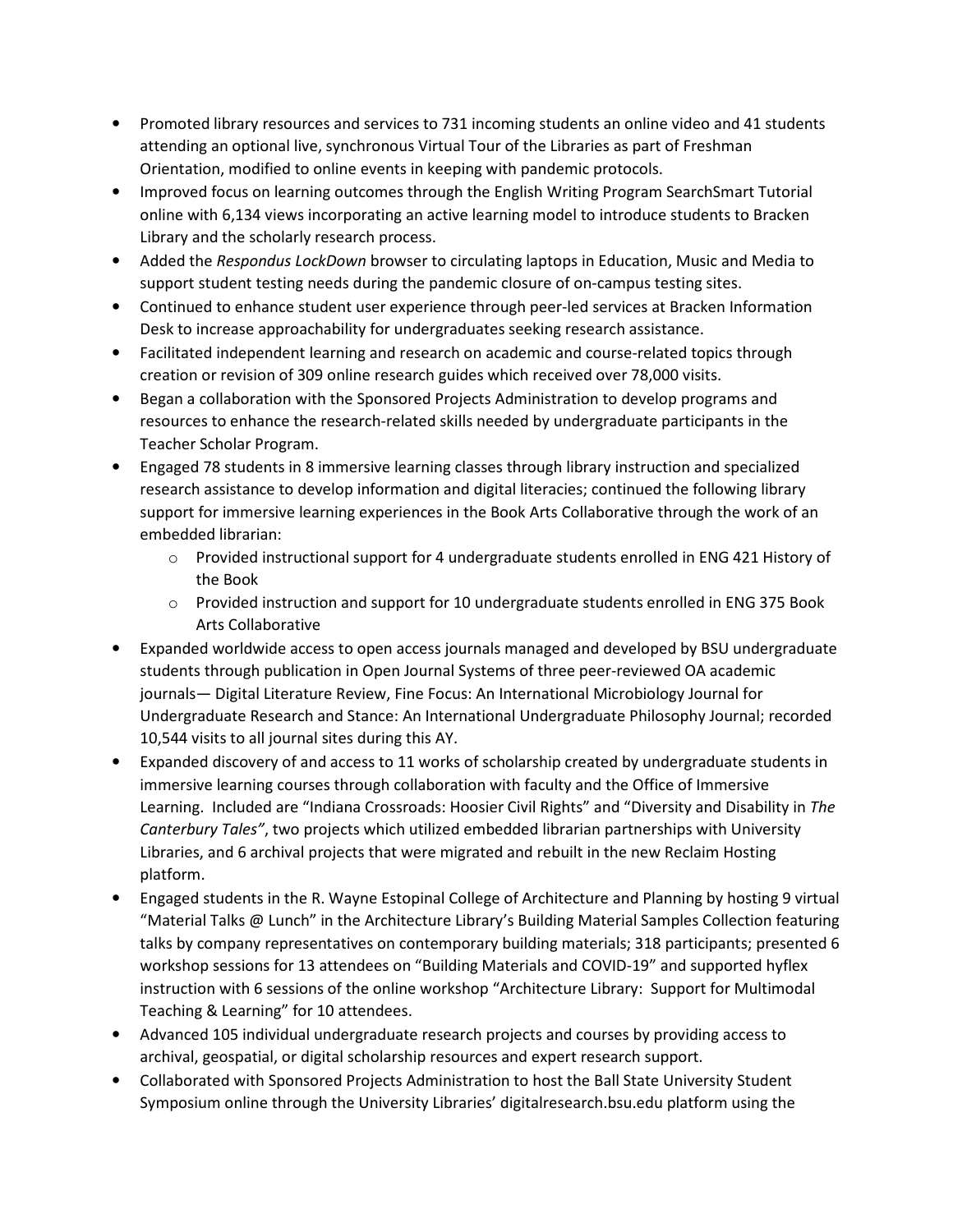Omeka digital scholarship publishing tool, providing 103 students the opportunity to build an interactive digital scholarship project and disseminate their research findings or creative works to a global audience.

- Collaborated with the Office of Immersive Learning to develop and host an online showcase highlighting and increasing visibility of student experiences and outcomes of 26 immersive learning projects conducted during the 2020-2021 academic year.
- Assessed and approved 342 streaming media requests to advance the fair use of digital educational media in online and face-to-face courses.
- Created and published 14 new customized web-based learning modules and resources to support online learning.
- Assisted a student team from the Department of Computer Science with a Single Sign-On (SSO) authentication exercise that served as their Capstone Project.
- Updated fulfillment rules in Alma for Honors Students to provide borrowing privileges consistent with their academic status.

### Graduate Education & Lifetime Learning

- Supported graduate student success through the Personal Librarians for Graduate Students program, individually connecting librarians to over 646 graduate students who will remain as a personal contact throughout the students' graduate tenure.
- Expanded graduate student information literacy and research skills through provision of courserelated synchronous library instruction to 28 graduate classes reaching 369 students; and 171 asynchronous course sections reaching 3,991 graduates; 26 course sections received companion asynchronous instruction supplementing synchronous or in-person instruction to 625 students.
- Provided access to physical research collections through 6,062 checkouts of library materials, 740 document deliveries, and 5,129 interlibrary loans. Supported multimodal learning and multimedia project creation through 557 digital and media equipment loans.
- Improved graduate student discovery of and access to course reading materials in Canvas through Reading List services enhancing traditional course reserve services with an online, course-focused solution that adds links to materials to the Canvas course navigation menu and provides course materials assessment tools to faculty for 135 graduate course sections, making available 765 citations during Spring 2021 (the first semester this statistic was available).
- Supported graduate student success and retention through extended, personalized individual consultations with librarian subject experts, archivists, and other information professionals to 89 students; provided 122 sessions of workshops (primarily online) attended by 807 participants on topics such as thesis research, literature reviews, and research funding and publication for graduate students.
- Facilitated independent learning and research on academic and course-related topics through creation or revision of 45 graduate course-related online research guides.
- Supported classes at the CAP:Indy Center with research instruction, course reserves and virtual reference appointments (3 instructions sessions for 27 students, 4 Reading Lists with 92 citations, and 11 research appointments).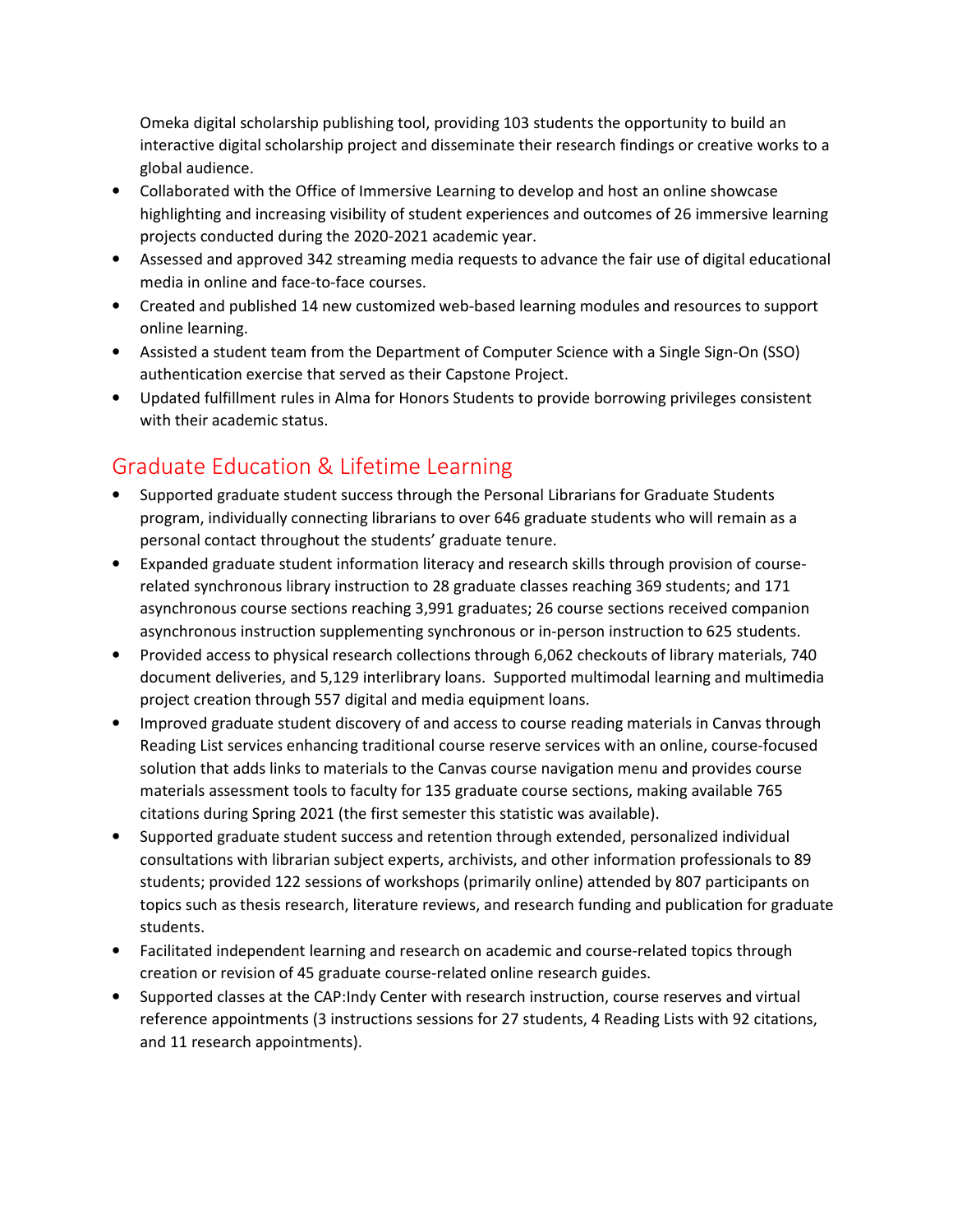- Expanded access to graduate student scholarship through Cardinal Scholar repository, describing, preserving and/or publishing 253 works of scholarship by graduate students including theses, dissertations, creative projects, conference posters, and presentations.
- Advanced 37 individual graduate research projects and courses by providing access to archival, geospatial, or digital scholarship resources and expert research support.
- Provided worldwide access to *Burkhardt Review*, a peer-reviewed history journal managed and developed by Ball State graduate students, through continued publication in Open Journal Systems.

#### Community Engagement & Impact

- Advanced community information discovery and research support with access to physical collections through 3,641 checkouts of library materials.
- Enhanced the information literacy and research skills of school students through provision of gradelevel-appropriate library instruction in 4 classes from area schools reaching 42 participants; provided 9 Muncie Community School faculty in reading and literacy with a webinar on related online resources for Pre-K-12 students.
- Designed and developed a pilot "Teacher Totes" program to provide materials from the Education, Music and Media collections and lesson ideas for Muncie Community Schools and Burris teachers; deployment was put on hold until pandemic restrictions are able to be lifted.
- Enhanced community education through 10 programs attended by 205 community members in partnership with local cultural heritage and community education organizations including the Muncie Public Library, the Minnetrista Cultural Center, the Delaware County Historical Society, the Peru (Indiana) Public Library, and the Carmel (Indiana) Public Library.
- Provided scholarly information to the broader academic research community through resource sharing between partner universities, public libraries, and related institutions by lending 4,528 items and supplying 3,685 journal articles, and other items, despite the challenges and delays presented by pandemic closures and quarantining protocols.
- Advanced 74 community research, journalism, education, and place-making projects in Muncie, Delaware County, and the state through providing access to archival, geospatial, or digital scholarship resources and expert research support. Examples include:
	- $\circ$  Providing access to archival images and documents to support the work of BSU faculty member and Muncie historian, in writing Bygone Muncie, a regular *Star Press* newspaper column documenting Muncie history.
	- $\circ$  Providing access to archival documents and images to support the research and work of the Curator for Indianapolis' Kurt Vonnegut Museum and Library, who is a Ball State alumnus.
	- $\circ$  Providing consultative expertise and research services to support the Muncie Public Library in acquiring grant funding from the William G. Pomeroy Foundation National Women's Suffrage Program for a women's history historical marker in Muncie.
	- $\circ$  Providing access to archival records and drawings pertaining to the 424 W. Main St. property in Muncie, IN, to support use of the building as an Open Door Health facility.
- Expanded public access to 7 significant archival collections documenting the history, legacy, and cultural resources of Muncie, Delaware County, and the State of Indiana through acquisition of materials, including: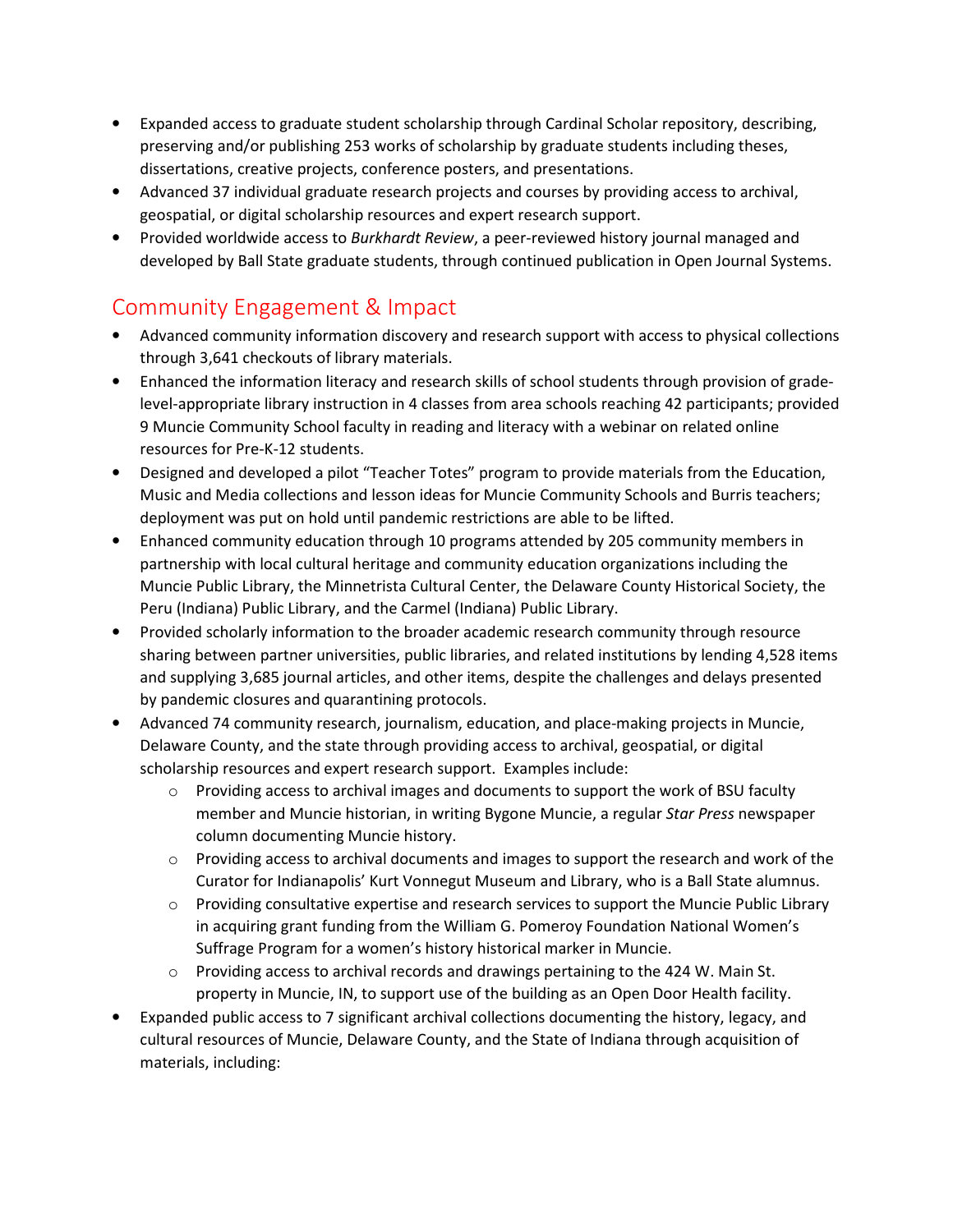- $\circ$  An addition of 2,500 digital records from the Indiana urban design, landscape architecture, and planning firm Rundell Ernstberger Associates documenting significant design projects throughout the state of Indiana.
- $\circ$  The personal papers of Bryn Marlow documenting his experiences living as a gay man in East Central Indiana in the 1990s and beyond.
- $\circ$  A collection of records documenting the life and career of music educator and philanthropist Lucina Ball Moxley, the granddaughter of William C. Ball. The collection includes family photographs, family films and video recordings, recorded music, and correspondence between Lucina Ball Moxley and her late husband Edwin Eckerson.
- Continued ongoing preservation and provision of worldwide online access to archived websites pertaining to Ball State University, Muncie and Delaware County, and Architecture in Indiana through the Libraries' web-archiving initiative to collect and preserve websites from 136 organizations.
- Archives and Special Collections launched and promoted the Document Your Story: COVID-19 Pandemic Project Archive. The project collects journal entries, writings, organizational records, videos, social media content, correspondence, photographs, and class projects created by community members, community organizations, University staff, and students documenting lived experiences and responses during the COVID-19 pandemic. To date, Archives and Special Collections has received submissions from 27 contributors including over 750 individual items. A COVID-19 Pandemic Project Digital Media Repository collection has been published by the University Libraries, providing access to over 250 records from this collection.

#### Scholarship & Societal Impact

- Advanced faculty and staff information discovery and research support with access to physical research collections through 11,742 checkouts of library materials, 569 document deliveries, 5,091 interlibrary loans. Supported multimodal teaching and multimedia project creation through 451 equipment loans.
- Advanced faculty scholarship and research through access to archival, geospatial, or digital scholarship resources and expert research services related to 1) 27 major faculty scholarship projects by scholars across 14 disciplines; and 2) 45 major research projects by visiting scholars (area, national and international).
- Advanced faculty teaching, publishing, and other scholarly initiatives through providing 60 copyright and intellectual property consultations.
- Improved discoverability, citation, and bibliometric data for faculty research and publications through minting 740 Digital Object Identifiers (DOIs) associated with open access assets in Libraries platforms and repositories.
- In collaboration with university faculty, developed and launched two new open-access peer reviewed journals, the *Sport Social Work Journal* and the *Journal of Special Education Preparation*, to be published and hosted using the Libraries' Open Journal Systems platform
- Engaged faculty and departments to promote awareness of the Libraries' collections, services, and technologies through provision of library liaisons to 43 academic departments.
- Organized and hosted a virtual "Architecture Library Book Talk" featuring four faculty authors from Estopinal College of Architecture and Planning discussing their books and the research process.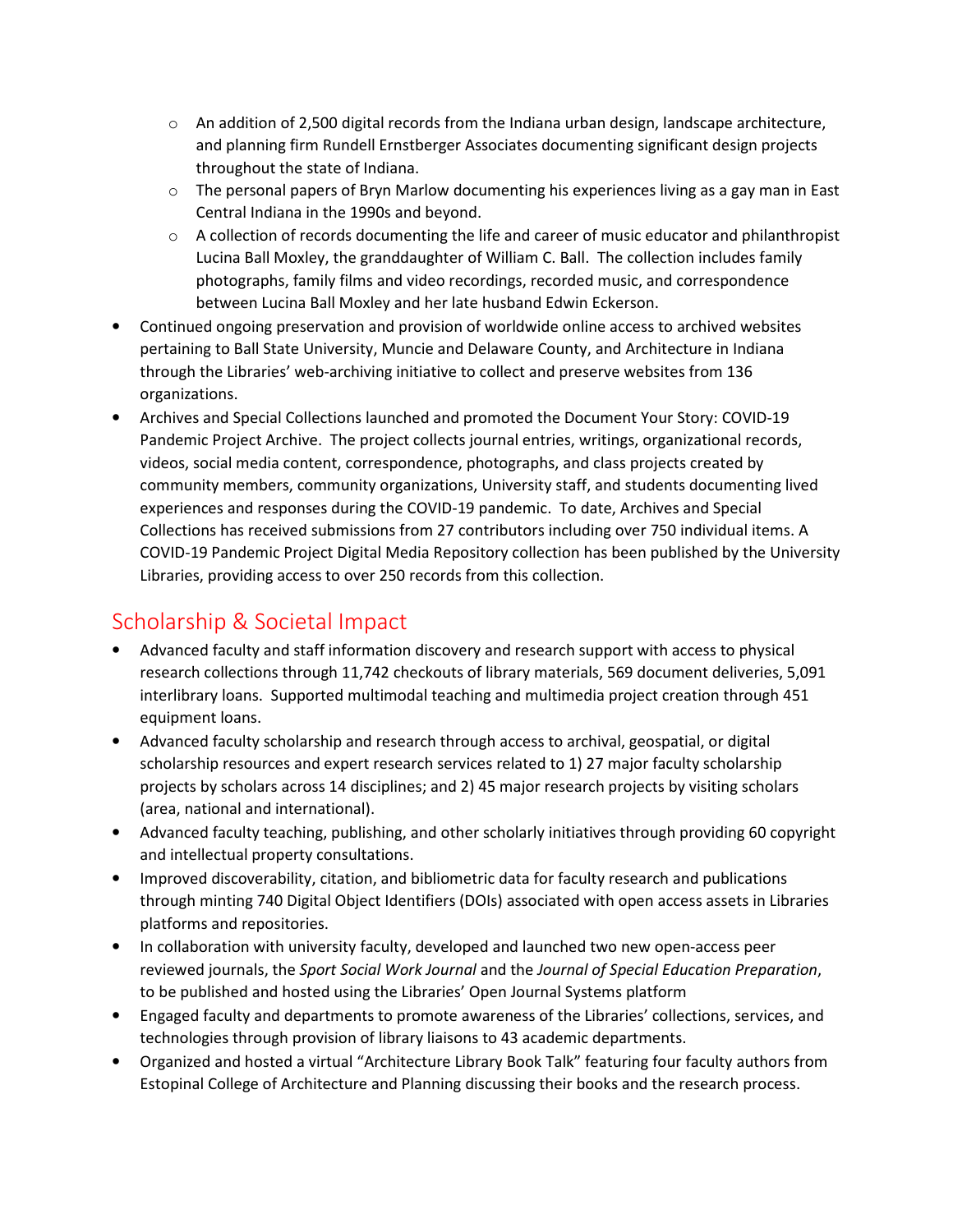- Supported faculty teaching, immersive learning, and community objectives through the work of an embedded librarian to the Book Arts Collaborative, contributing 6-7 hours weekly to the work of the BAC to provide instruction and appreciation for book and print culture.
- Developed and launched the Ball State University Libraries Digital Scholarship Workshop Series and the GIS Workshop Series, engaging faculty, graduate students, and undergraduate students in opportunities to explore, learn, and apply digital research and data visualization methodologies, tools and concepts. In total, 17 workshops were offered with 147 attendees in total.
- In addition, provided 9 workshops attended by 75 faculty, graduate students, and undergraduates on topics related to scholarly communications topics including open access publishing, open educational resources, and intellectual property.
- Continued publication of and access to 3 peer-reviewed open access academic journals managed and developed by Ball State University faculty and hosted and preserved through the Libraries' Open Journal Systems; journals include:
	- o The Bulletin of the International Association for Robin Hood Studies
	- o Journal for Social Action in Counseling & Psychology
	- o Teaching History: A Journal of Methods
- Enabled access to *SPIN*, a database funded by the Sponsored Projects Administration, which allows users to search more than 40,000 funding opportunities from over 10,000 federal, public, non-profit, and private sponsors around the world.

# Inclusive Excellence

- Improved facilities and inclusive access through installation of four all-gender restrooms on Bracken 2 East. Two of the restrooms are handicap accessible, and each includes baby changing stations.
- Also, the Libraries promoted wellness through completing renovation to establish a non-sectarian Contemplation Space on 2 East for personal reflection, meditation, or other centering, contemplative activities. Space accommodations were collaboratively planned with interior designers in Facilities along with feedback from the Office of Inclusive Excellence and the Rinker Center for International Programs.
- Improved staff skills and competence through participation of library personnel in staff development sessions on *Conflict Prevention and Resolution* led by personnel from the BSU Center for Peace and Conflict Studies and a variety of other professional development opportunities related to IE topics. This includes training sessions offered by the Office of Inclusive Excellence, LinkedIn Learning, and webinars from the American Library Association and the Association of College and Research Libraries.
- Performed critical assessment of workplace culture and climate on matters related to Inclusive Excellence through a survey of University Libraries full-time staff and student workers. This will help to form a baseline in the ongoing commitment to model Inclusive Excellence and enrich a campus culture of diversity, equity and inclusion.
- Developed and provided an asynchronous webinar on online tools for engaging young readers for in-service and pre-service teachers for the immersive learning course "Teaching Reading to Diverse Learners"; the webinar was also used as a professional development program at Southview Elementary School with 35 views of the recording.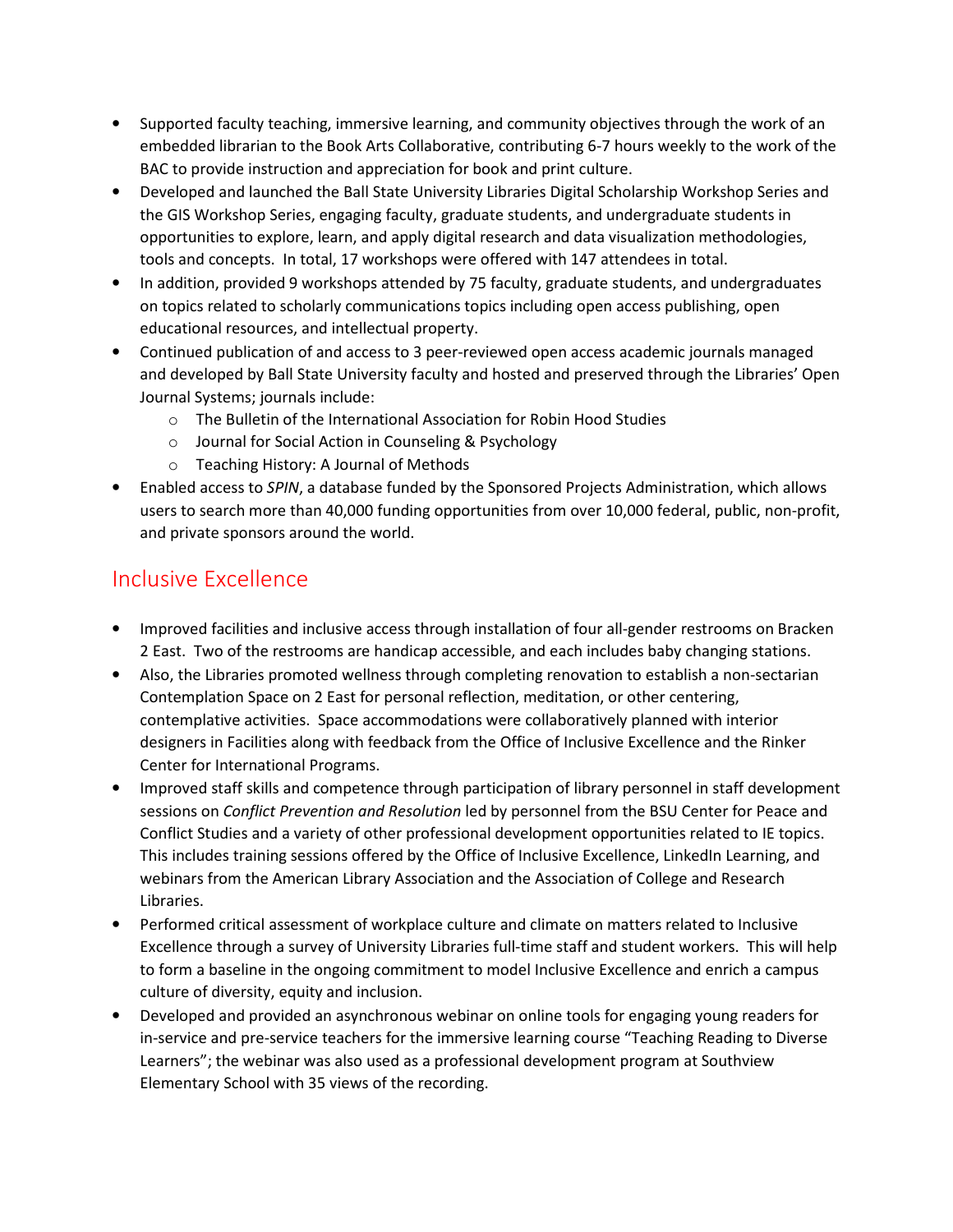- Developed and provided webinars for elementary and secondary pre- and in-services teachers about resources for teaching about social justice: *Diversity, Equity, and Inclusion Materials for the Elementary Classroom and Resources for Inclusiveness in the Secondary Classroom*; 30 students participated in live online sessions and 72 viewed the recordings.
- Created a virtual lobby display highlighting resources on *African American Soldiers, Sailors, and Statespeople* and virtual bookshelf for Black History Month & The Built Environment.
- Expanded access to scholarly information resources with 12 new databases, including:
	- o *eHRAF World Cultures*
	- o *eHRAF Archaeology*
	- o Oxford University Press 2018 published e-book
	- o Center for Research Libraries, enabling user access to the Center's *Global Resources Network* which includes access to materials from around the world, including approximately 16,000 newspapers, 800,000 international dissertations, and 30,000 non-English journals from 1800 to the present.
	- o *Chronicle of Higher Education*
	- o Associated Press's *AP Stylebook Online*
	- o EBSCO's *Legal Information Reference Center*
	- o EBSCO's *Psychology and Behavioral Sciences Collection*
	- o EBSCO's *Religion and Philosophy Collection*
	- o *Mergent Intellect*
	- o *Proquest Ebook Central*
	- o National Library of Medicine's *LitCovid*
- Provided access to resources dealing with diverse and underrepresented communities though these new databases:
	- o *Enslaved: Peoples of the Historical Slave Trade*, containing information about hundreds of thousands of enslaved people, slave owners, slave traders, and people who worked to emancipate slaves from the 16th to 20th centuries.
	- o *Gale Primary Resources Archives Unbound: Gender, Sexuality, and Women's Studies,* five collections of a variety of materials ranging from correspondence to press clippings (1947- 2004);
	- o *Proquest's Black Freedom Struggle in the United States,* providing access to primary documents focusing on black freedom from the beginning of our nation through the 20th century (1790-2000).
- Expanded discovery of and access to unique research collections through enrichment and development of the Libraries' Digital Media Repository, adding 2,640 new digital assets to the database. Eight new DMR collections were published, including:
	- $\circ$  Claire Bennett Associates Architectural Records Working drawings and prints for landscape projects, primarily in the Indianapolis metropolitan region, completed by Claire Bennett Associates. (125 records; 939 items)
	- $\circ$  Fran E. Schroeder Architectural Records Drawings, photographs, renderings, awards, and correspondence and reference material concerning the architectural career of Fran (Francis) E. Schroeder (1908-1988.) (233 Records; 2,334 items)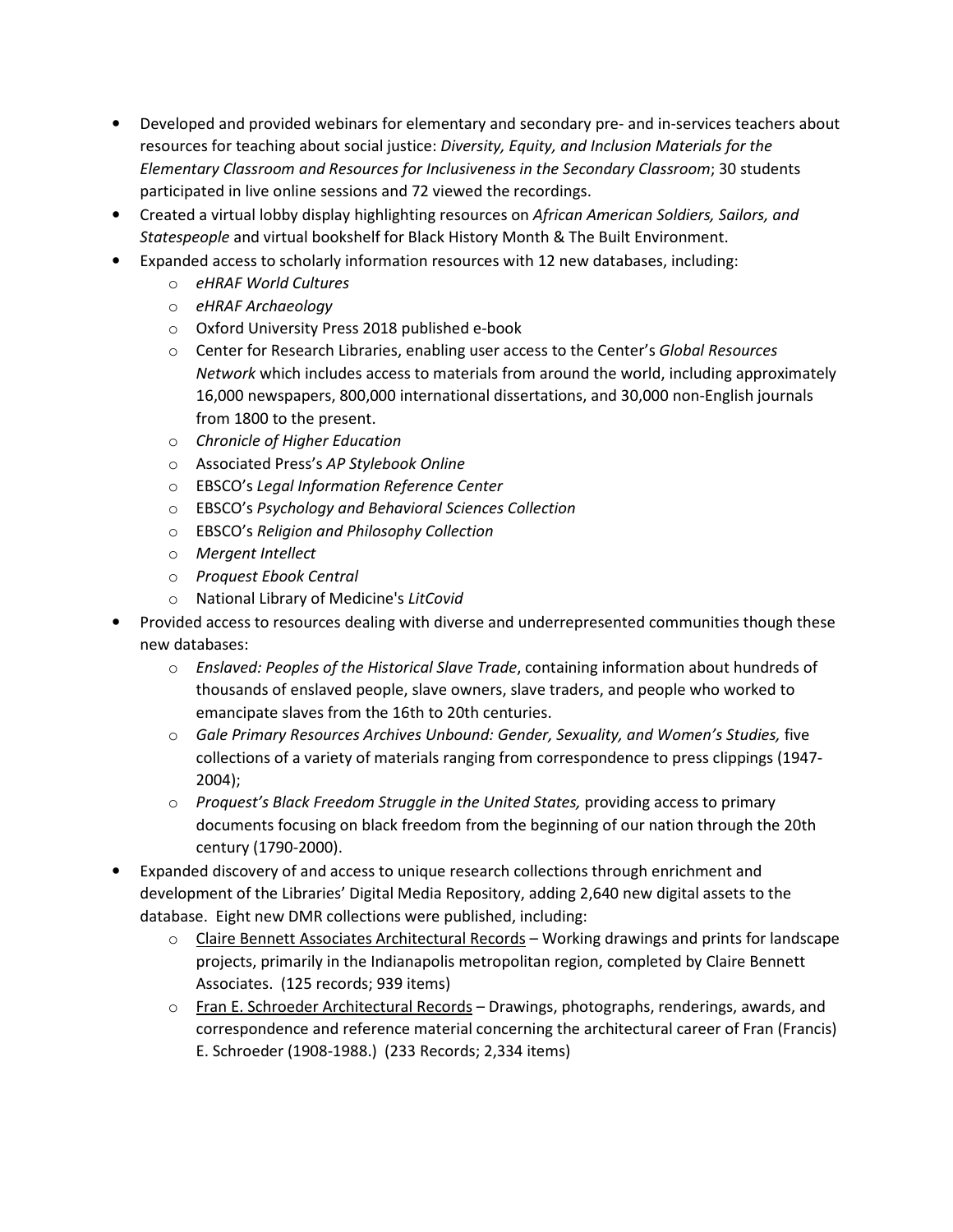- $\circ$  Solomon Rice Civil War Correspondence Letters, photographs, drawings, and other personal papers ranging from 1857 to 1884, primarily concerned with Mr. Rice's experiences in the US Civil War as a member of the 128th Indiana Regiment. (158 records; 525 items).
- $\circ$  Edith Elizabeth Kirby Family collection Photographs, deeds, correspondence, scrapbooks and other items relevant to Edith Kirby Barnes and her family in Muncie, Indiana and Colorado, ranging from the 1870s to the 1940s. (151 records; 1,100 items)
- $\circ$  Covid-19 Pandemic Project collection Photographs, journal entries, class projects, and videos from a number of sources documenting this unprecedented time. (267 records; 449 items)
- Supported diversity and inclusion through publication of these new Digital Media Repository collections:
	- $\circ$  Ball State University Spectrum Records  $-$  a variety of internal documents and publications spanning four and a half decades (1974 to present) from the various iterations of the organization which aims to educate on gender, sexual, and romantic minority issues, cultures, and history. (79 records; 302 pages)
	- o Muncie LGBTQ+ Oral History Project oral histories (with transcripts); the collection will be expanded as more histories become available. (7 records; 7 interviews.)
- Engaged the BSU community in issues related to diversity, inclusivity and social justice through continuation of "Reel Inclusion Film Series," a collaboration between University Libraries, the Friends of the Alexander M. Bracken Library, the Office of Inclusive Excellence, the Office of the Provost, and the Multicultural Center. Four programs were hosted in the 2020-2021 academic year with 81 attendees in total.
- Advanced discovery of resources related to diversity, inclusivity and equity through:
	- o Updated online research guides including *Diversity* (general guide), *African-American Studies, African American Studies Resources in Archives and Special Collections, Black Lives Matter, Civil Rights, Civil Rights Resources in Archives and Special Collections, Hispanic and Latin American Studies, Jewish Studies, LGBTQIA+ Studies, Native American Studies, Religious Studies, and Women's and Gender Studies*
- Preserved and provided access to primary source research materials by:
	- $\circ$  Publishing a digital collection in the Digital Media Repository of student-created oral history interviews as part of the Muncie LGBTQIA+ Oral History immersive learning project.
	- $\circ$  Collecting archival records from Women's and Gender Studies Program Records at Ball State University, documenting the program's launch and development, curriculum, student learning, and research.
	- $\circ$  Acquiring a significant collection of archival records from the Ball State University Multicultural Center documenting the history of the center's programs and resources for advancing inclusivity and diversity on campus.
	- $\circ$  Collaborating with University faculty to create the Ball State University Anti-Racism Archive which preserves student and faculty research, community cultural materials, and creative works pertaining to Anti-Racism on the campus community and in the local community.
	- $\circ$  Acquiring the personal archival papers of Bryn Marlow documenting his experiences living as a gay man in East Central Indiana in the 1990s and beyond.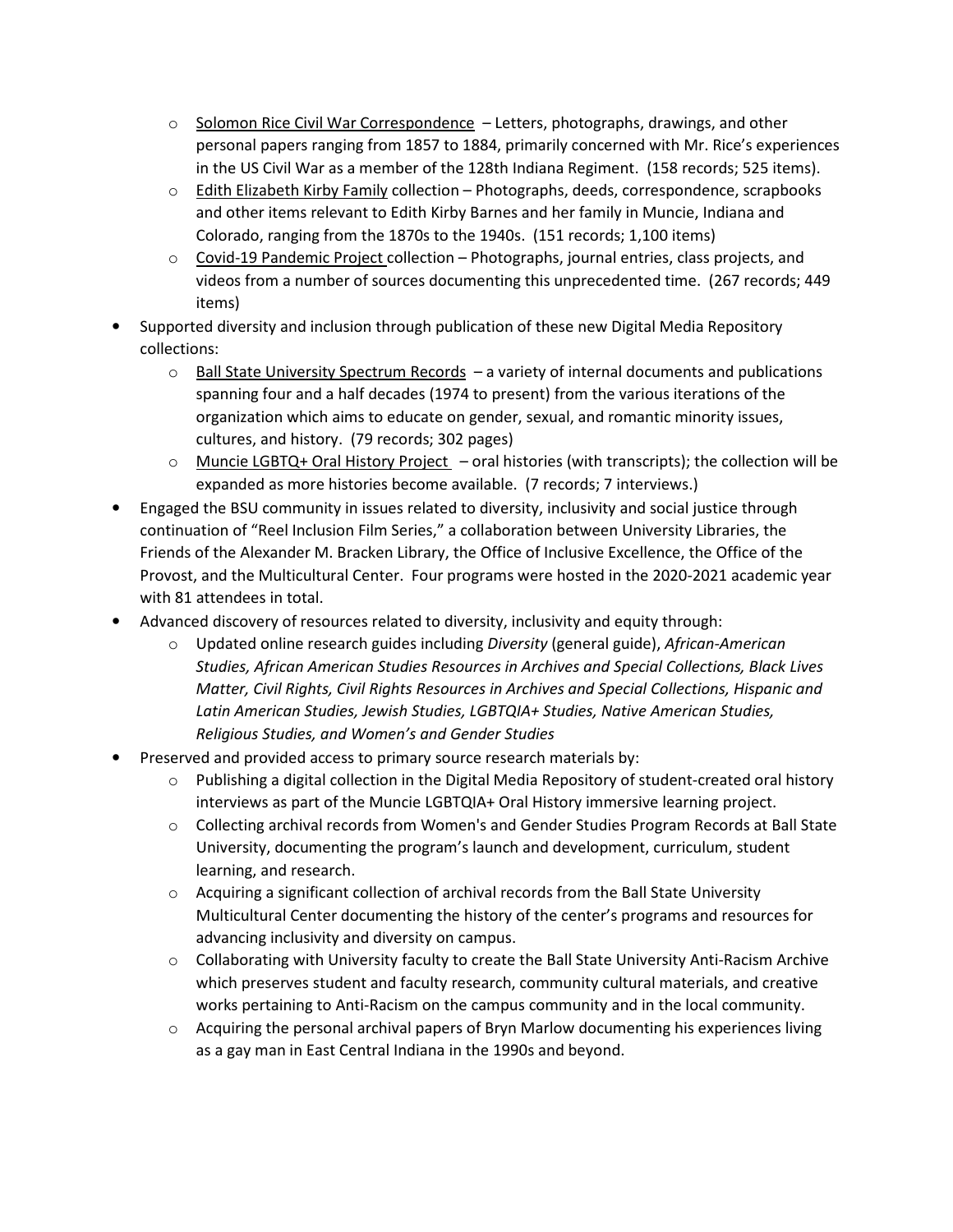- $\circ$  Publishing in the Digital Media Repository a digitized collection of archival records from the Ball State University Spectrum student organization, documenting the history, lived experiences, and cultural activities of the LGBTQIA+ community at Ball State University.
- Partnering with the Minnetrista Cultural Center, launched the Woman's Franchise League of Indiana, Muncie Branch digital exhibit using the Omeka digital scholarship publishing platform. The exhibit highlights the history of women's suffrage activism and organization in Muncie, Indiana, regionally, and globally.
- Developed a pilot project to use the University Libraries LibGuides solution to publish facultycreated public resources guides and research guides. Developed a partnership with the Antiracism and Intersectionality Faculty Learning Community to use LibGuides to publish an anti-racism and intersectionality resources toolkit created by this group.
- Collaborated to advance the development of the Notable Women of Muncie and Delaware County Project, a collaborative campus/community historical research and outreach project document and showcasing the accomplishments and lived experiences of significant women in the local community. Provided research and digital publishing services to advance the work of the project.
- Presented 6 community education programs exploring aspects of women's history attended by 99 community members.
- In Fall 2020, the University Libraries' Andrew Seager Archive of the Built Environment collaborated with the David Owsley Museum of Art, supplying archival records from the collection of pioneering landscape architect Juliet Peddle to be included in the *"20/20: Twenty Women Artists of the Twentieth Century"* exhibition.

# General, Operational, and Technical

- Provided access to resources and services in Bracken Library (115.5 hours weekly during Fall 2020 and Spring 2021; 40 hours weekly through late Spring and Summer 2020 when the campus was closed to the public due to the pandemic) and the Architecture, Health and Science Libraries (40 hours weekly during Fall 2020 and Spring 2021) with over 367,139 visits to the University Libraries.<sup>1</sup>
- Fully supported online teaching and learning, increased due to the COVID-19 pandemic. The Libraries offered significant support, including extended loan of books, media, laptops and other equipment to students and faculty, and instituted a curbside pickup program for contactless delivery and return of library materials with 220 appointments. The Libraries also continued virtualized services related to instruction, reference, interlibrary loan, document delivery, course reserves, and remote desktop access to specialized software. Additionally, the Libraries created research guides aggregating additional research resources generously supplied by publishers and vendors to assist student and faculty with remote research access.
- Adapted, developed and implemented policies, procedures and protocols for virtually all aspects of library operations to align with university and industry standards through participation in TRUST (Taskforce on Recovery and the University's Strategic Transition).
- In Spring 2021, began Phase II of the spatial reconfiguration of Education, Music and Media in the Lower Level of Bracken Library to enable user browsing of DVD collections.
- Planned for and implemented the closure of the Science Library in Cooper and temporary relocation of resources and services to the Health Library while awaiting the opening of a new Foundational

-

<sup>&</sup>lt;sup>1</sup> Significant decrease in 2020-2021 annual attendance due to COVID-19 pandemic.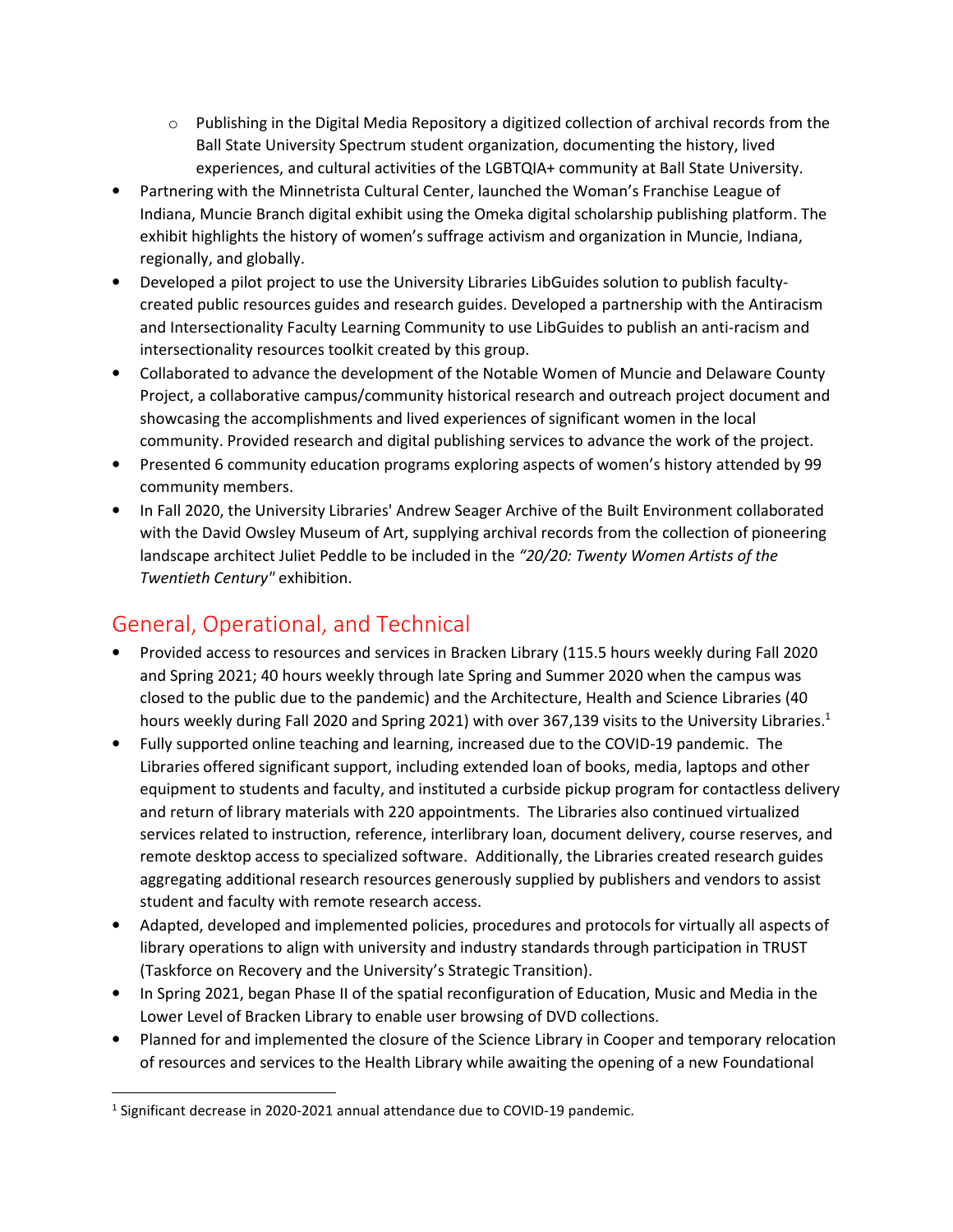Sciences Library for Fall 2021. Purchased 35 Dell computers and monitors for installation in the Foundational Sciences Library and contiguous computer space, administrated by the University Libraries.

- Enhanced discovery of and access to Libraries' repositories, including Digital Media Repository with 252,093<sup>2</sup> records in 313 collections and Cardinal Scholar with 26,894 records including faculty research, theses and dissertations, and University records. This year, the DMR received 145,399 visits, and Cardinal Scholar received 143,584 visits.
- Provided ongoing Open Access publishing and hosting services for 9 Ball State University Open Access journals which received 39,460 pageviews during the evaluation period.
- Created 3 major public exhibits showcasing the cultural resources of Ball State University Libraries:
	- o *Woman's Franchise League of Indiana, Muncie Branch* digital exhibit
	- o *Epidemics in Muncie, 1880 to 2021* physical exhibit
	- o *Frank A Bracken in Washington D.C.* physical exhibit
- Enriched University Libraries' collections, adding 6,013 new print, media, and electronic titles, including 1,946 e-books.
- Enriched University Libraries' collections though notable gifts, adding this year 547 Items donated by Frank Felsenstein. An additional 850 print and media items donated and selected for addition to the collections this year are in various stages of processing.
- Refreshed University Libraries' collections through targeted reviews, resulting in the deselection of 45,589 superseded or no longer relevant items, of which 41,099 were from Education, Music and Media and 3,452 were from STEM areas.
- Exercised collection stewardship and fiscal oversight in designating 70 periodical and other continuing obligations, valued at approximately \$122,296, for nonrenewal.
- Implemented on 1 July 2020 a new model for managing, expending, and communicating the library materials budget; devised and communicated to all faculty spending targets for one-time purchases and monthly spending status reports for their departments.
- Improved user discovery of library resources in OneSearch by removing e-book indicators appearing in 10,576 bibliographic records for print resources. The erroneous data, introduced during the migration to the Alma library service platform, caused the items to display as electronic rather than physical books.
- Initiated or continued various activities to improve discovery, display and user experience in the Digital Media Repository, including:
	- $\circ$  Conversion of assets composed of multiple PDFs into single PDFs to enable full-asset downloads in preparation for eventual reload by OCLC into the hosted repository.
	- o Metadata enhancement and division of the Architecture Image collection into two distinct collections: the publicly accessible Architecture Images collection (9,878 assets) and the Architecture Images Teaching Collection (56,680 assets) containing licensed materials and requiring BSU login credentials.

-

<sup>&</sup>lt;sup>2</sup> Decrease in 2020-2021 DMR assets results from the permanent removal of the Owsley Museum of Art Collection and deselection of assets from the Architecture Images collection.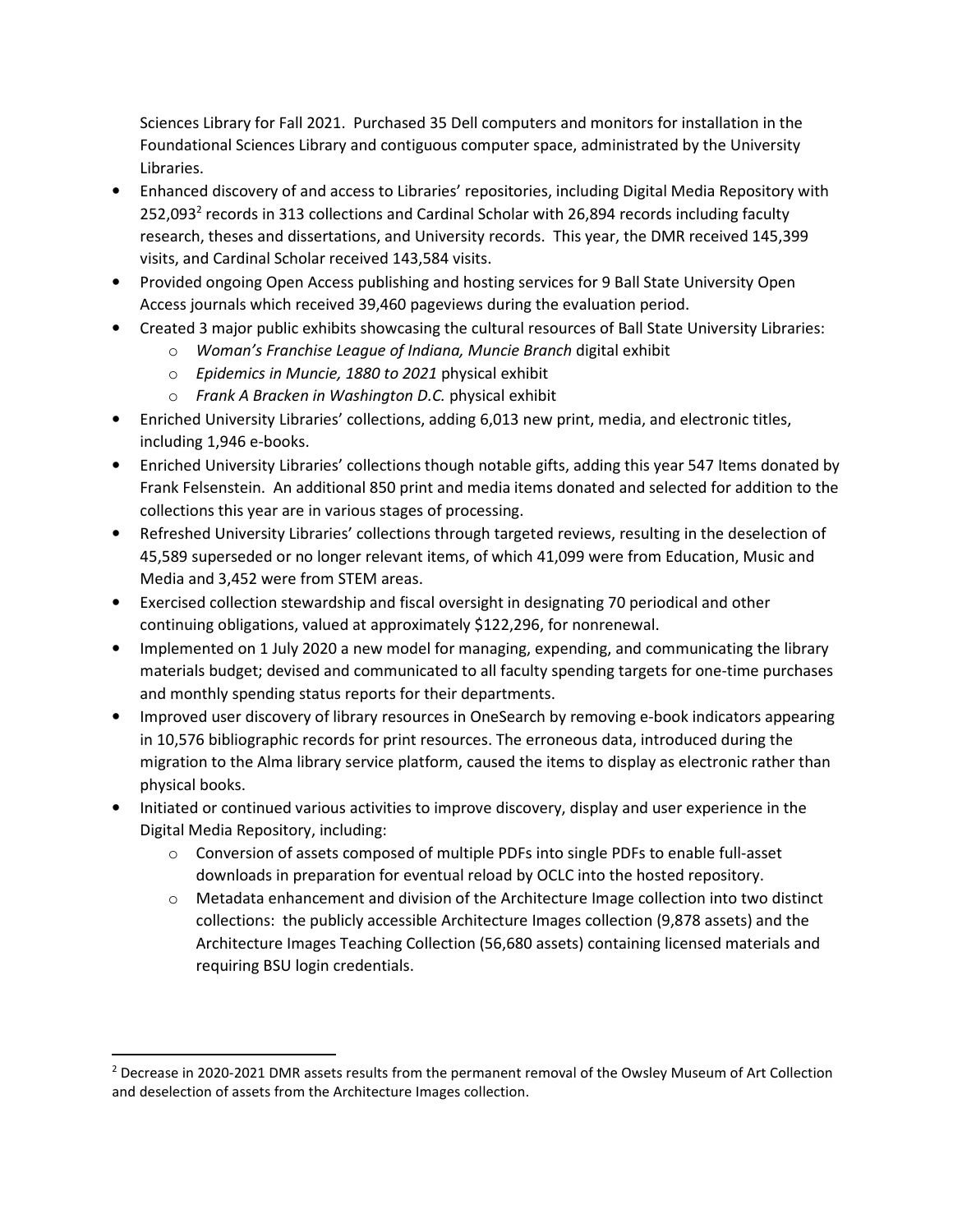- $\circ$  Revisions to descriptive information and subject terms for photograph collections (W. A. Swift, Spurgeon-Greene, Other Side of Middletown and Muncie and Delaware County Historic Photographs) to bring outdated metadata into compliance with current standards.
- $\circ$  Metadata normalization and enhancement for numerous collections, such as BSU Historic Films, BSU Student Artworks, Altrusa International Records, and others, to ensure consistency and improve repository searching.
- Updated the receipt printing service used by Alma to a new, less complicated Print Daemon solution provided by Ex Libris.
- Updated the method and control numbers used to better match university courses with Reading Lists in Leganto, in part to accommodate cross-listed courses.
- Began uploading holdings information files to support features of the Syndetics Unbound enriched content service.
- Implemented a new procedure to expire student assistant privileges in Alma at the end of an academic session to protect information.
- Coordinated the purchase and implementation of a new Synology storage system to serve as a backup for the Master File Archive.
- Updated single sign-on (SSO) technologies used by library solutions to work with updated security protocols implemented by Information technologies.
- Completed a major project to upgrade library staff computers and workstations to Windows 10.
- Added custom reports to the Libraries dashboard to report metrics from Open Journal System, CrossRef, Text-A-Call Number, ArchivesSpace, YouTube account, and ILL material type request solutions and services.
- Retired 1 virtual server, LIBARCHIVE, that is no longer used by the University Libraries.
- Removed public computers and a Print Smart printer from service in the Education, Music and Media unit space to make room for collection material.
- Installed wireless presentation technology to the large display in the Archives Reading Room for better access and use of that display.
- Upgraded Syndetics enriched content service to the Unbound level, at no additional charge, which provided more value-added information in OneSearch search results including "You may also like" and the Browse Shelf features.
- Developed a solution to remotely configure specific PACs to deny logon attempts for public access computers disabled in the Libraries to promote COVID-19-related physical distancing compliance.
- Developed comprehensive COVID-19 cleaning regiment for all public library workstations.
- Published a special desktop background image "Mask Up" on all public access computers in the Libraries to promote mask wearing by students and faculty.
- Adjusted material due dates in Alma to prevent fees and fines during times when the Libraries were closed for extended periods during the pandemic response.
- Added temporary proxy wrappers to several online resource platforms to provide remote access for students and faculty when access to campus was unavailable during building closure. When campus reopened, these changes were reversed.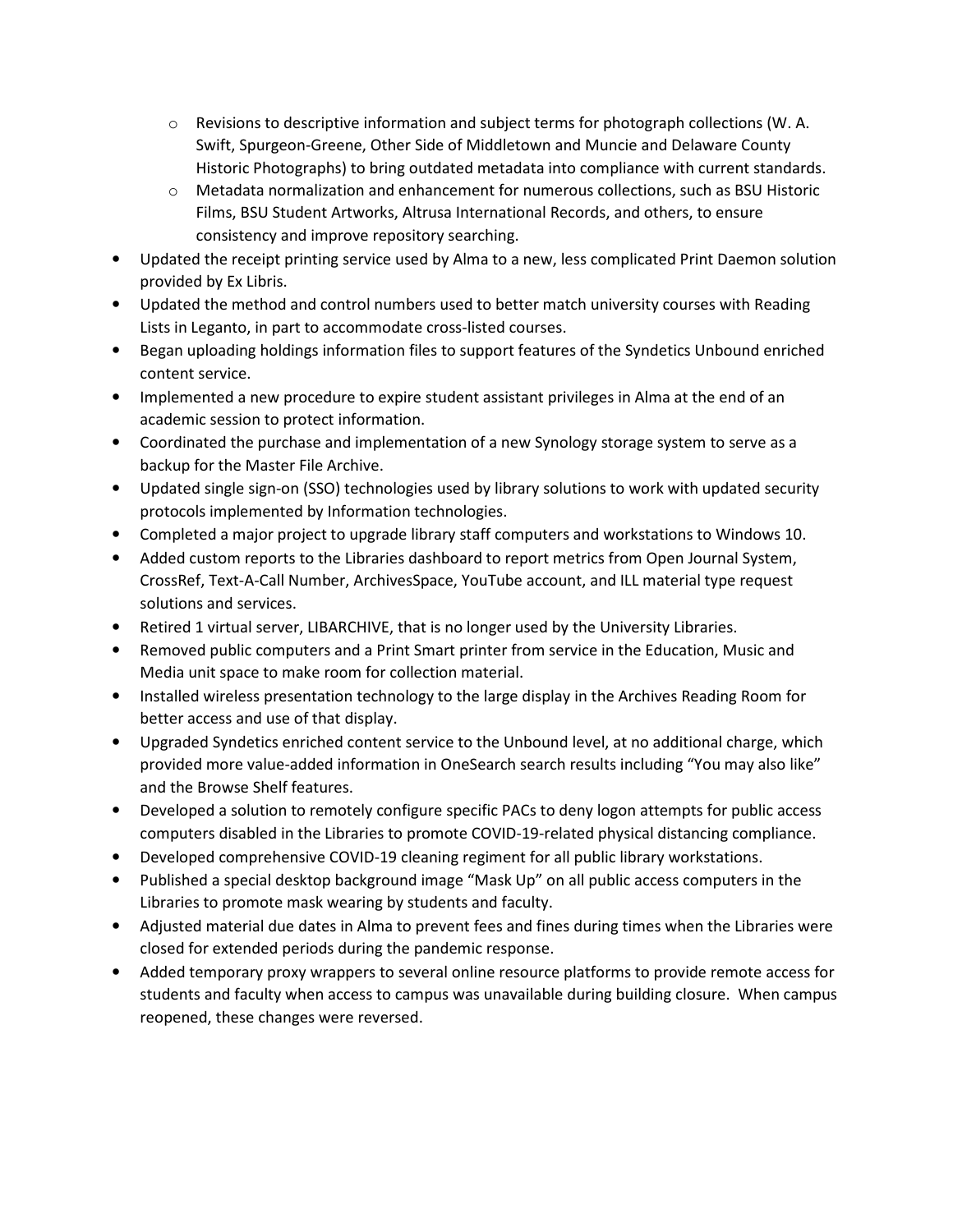# Opportunities and Challenges for AY 2021-2022

The Libraries Strategic Alignment Plan outlines significant opportunities for this coming academic year, including:

- Advance continued planning and fundraising for transformative renovation in Bracken Library to develop a Learning Commons, including collaboration with the Writing Center to plan delivery of integrated writing and research support services through a digital Research and Writing Studio.
- Launch new branch library in the Foundational Sciences Building, including 30-seat computer lab.
- Implement formal library support for Teacher Scholar Program, partnering with faculty to develop undergraduate research information and digital literacy competencies.
- Expand archival research collections of enduring value through acquisition of rare books, local, historical archives, and institutional records.
- As we move toward Fall, the Libraries will work with TRUST and campus administration to determine an effective and safe plan for reopening the Libraries at full capacity based on COVID-19 response.

Significant challenges include:

- Long-term Effects of Previous FY Budget Reductions:
	- $\circ$  Impacts access to scholarly information resources and educational technologies and slows development of innovative study and collaborative learning environments that advance student and faculty teaching, learning, and research.
	- $\circ$  Impacts graduate assistant employment opportunities and directly affects delivery of frontline services and advancement of key initiatives that support student and faculty success.
	- $\circ$  Loss of unfilled and vacant staff positions continues to directly impact operational capacity of the Libraries and impedes timely access to scholarly resources and delivery of key research, instructional, and technology services that advance student and faculty success.

The Libraries also continue to have short- and long-term strategic goals that cannot be fully realized within the existing budget, though fundraising efforts for priorities are underway:

- Renovations and upgrades to develop a state-of-the art learning commons and other technologyrich spaces for study and learning.
- Significantly expanded capacity to preserve and make accessible physical research archives and collections of enduring value aligned to the University's mission, goals, and strategic imperatives. This need directly impacts donor relations and the reputation of the Libraries to serve as a research center for archives.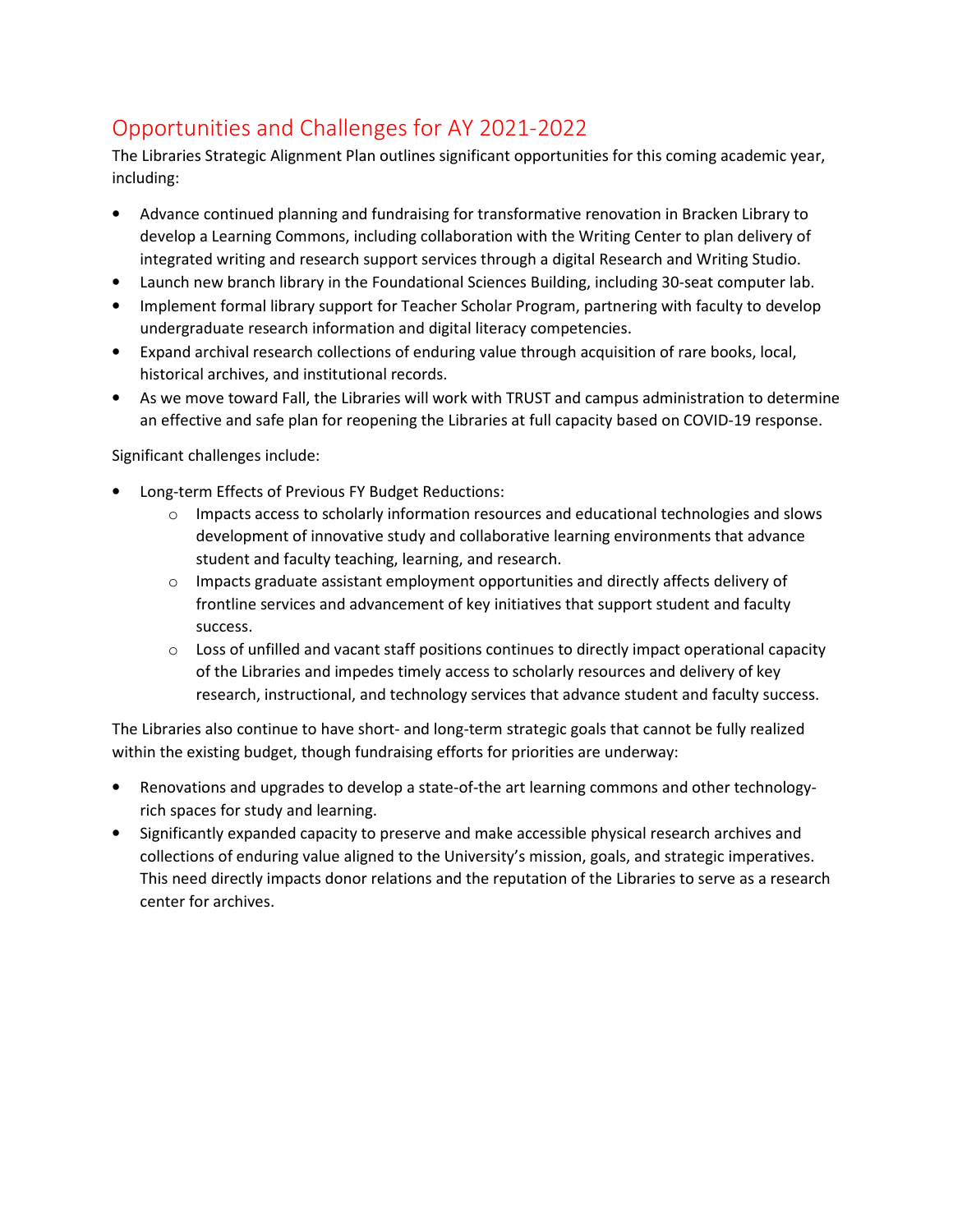## Appendix

#### **SELECTED PUBLICATIONS, PRESENTATIONS, & PROFESSIONAL ACTIVITIES**

- Mateo Palos, Library Data and Repository Analyst, and Patrick Curtis, Metadata and Digital Collections Developer, co-presented "Understanding and Improving Date Searching in CONTENTdm" on January 19 as part of the OCLC Community Insight webinar series. This was a popular topic: the session had 181 registered attendees from 11 countries.
- Eve Stano, Collections Development and Electronic Resources Librarian, authored eleven book reviews published in *Library Journal*.
- Eve Stano, Collections Development and Electronic Resources Librarian, was a panelist at the Indiana Library Federation's Ad Hoc Committee on Racial Justice and inclusion's meeting on December 2.
- Amy Trendler, Architecture Librarian, presented "Near/Far: Supporting Off-Campus Architecture Library Users" at the Association of Architectural School Librarians Annual Conference (March 2021).

#### **NEW PROFESSIONAL APPOINTMENTS & RECOGNITIONS 2020-2021**

- Jim Hammons, Head of Library Technologies, became a member of the Academic Libraries in Indiana Technology Committee.
- Lisa Jarrell, Head of Education, Music and Media, was appointed webmaster for the Academic Libraries of Indiana Information Literacy Committee.
- Katharine Leigh, Head of Cataloging and Metadata Services, was appointed to the Budget and Finance Working Group of the American Library Association's new division, CORE: Leadership, Infrastructure, Futures.
- Katharine Leigh, Head of Cataloging and Metadata Services, was appointed to the American Library Association's Core Budget and Finance Committee.
- Katharine Leigh, Head of Cataloging and Metadata Services, was appointed as co-editor with Lynne Howarth, University of Toronto, of a special issue of Cataloging & Classification Quarterly, which will address social justice and equitable access in information in libraries, museums, archives, and other information organizations.
- Katharine Leigh, Head of Cataloging and Metadata Services, was appointed to the American Library Association's Core President's Program Committee.
- Julia Palos, Head of Monograph Cataloging, was appointed to the Board of Advisors of the Indiana Academic Library Association, a division of the Indiana Library Federation.
- Matthew Shaw, Dean of University Libraries, was elected to the Board of the Academic Libraries of Indiana for the state school constituency.
- Matthew Shaw, Dean of University Libraries, served on the Association of Research and College Libraries Appointments Committee.
- Matthew Shaw, Dean of University Libraries, and Michael Szajewski, Assistant Dean for Digital Scholarship and Special Collections, joined the IMLS-sponsored Community of Practice on Transformative Agreements and Open Access Publishing.
- Eve Stano, Collections Development and Electronic Resources Librarian, became a member of the Indiana Library Federation's Ad Hoc Committee on Racial Justice and Inclusion.